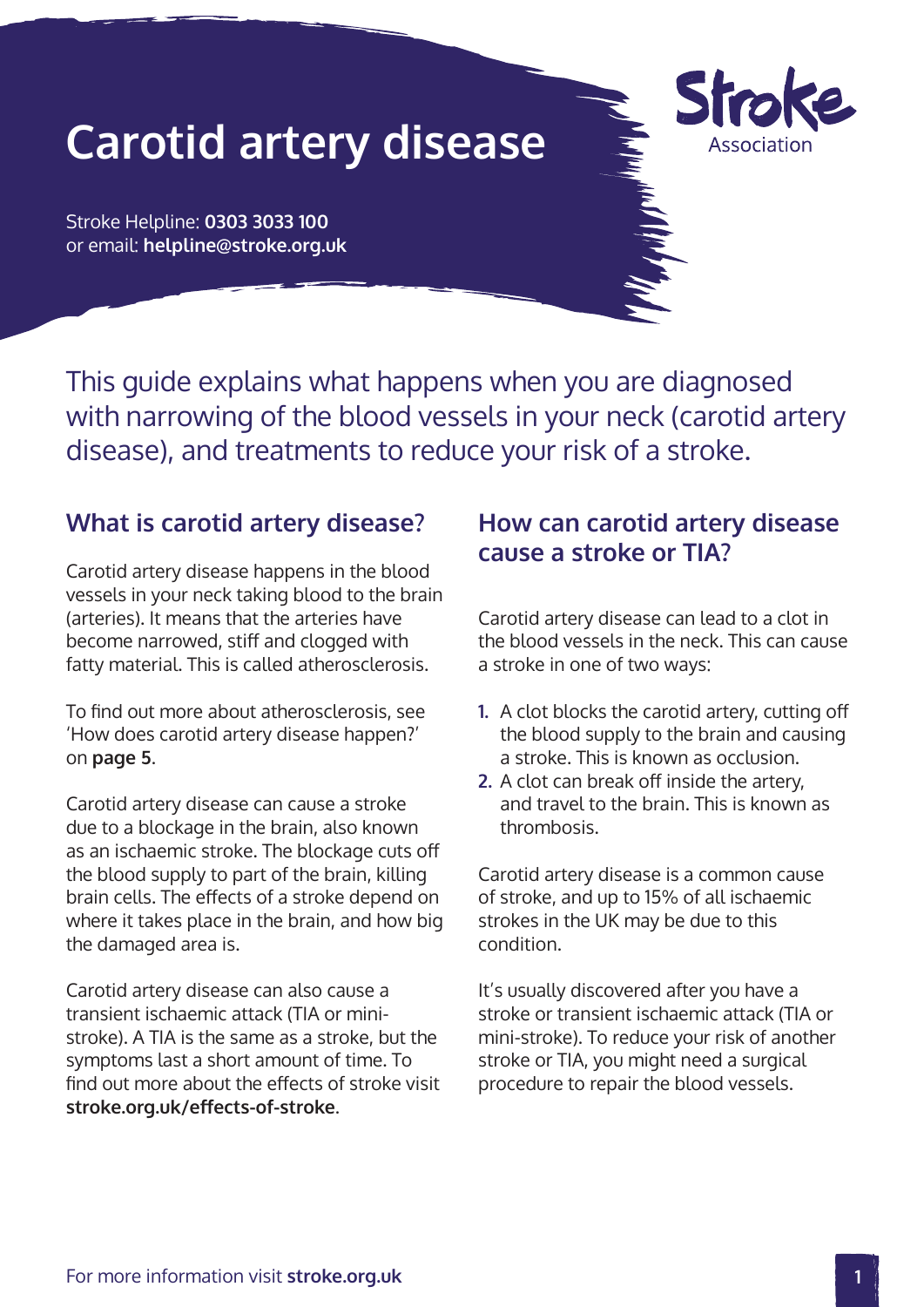#### **What is the carotid artery?**

The carotid arteries take blood to the brain, face and neck. You have two carotid arteries, one on each side. One branch of the artery reaches the face and scalp, and the other branch travels inside the neck up to the brain.

## **How is carotid artery disease diagnosed?**

Carotid artery disease is usually diagnosed when you have a stroke or a TIA. You have scans and checks to find out what caused your stroke, and if your carotid arteries are narrowed you will be offered treatment to reduce your risk of another stroke.

#### **Scans used to look for carotid artery disease**

**•** Specialist ultrasound: a Doppler or duplex ultrasound scan can show if the blood flow through the artery has been affected by narrowing.

Other scans may be used to find out more detail about the blood vessels, including:

- **•** Computed tomography (CT) scan.
- **•** Computed tomography angiography (CTA), which uses a contrast agent (also called a dye) injected into a vein in your arm to allow the blood vessels to show up on screen.
- **•** Magnetic resonance angiography (MRA) also uses a contrast or dye.

## **Treatment options**

Carotid artery disease can be treated using surgery or medication and lifestyle changes. The treatment you're offered depends on your individual risk of having another stroke.

#### **Surgery**

You'll only be offered a procedure if doctors think it will substantially reduce your risk of having another stroke. If the artery is narrowed by over 50% (also known as moderate to severe stenosis) and doctors think you have a high risk of another stroke, you may be offered a surgical procedure to repair the artery. This should be carried out as soon as possible after your stroke or TIA.

Your personal risk of a stroke depend on things like how narrowed your arteries are, if you've had a previous stroke, your age and other health conditions you might have. Your doctor will assess you to help decide what treatment you need. They should help you understand your treatment and what you need to do. See below for more information about each type of surgery and complications.

#### **Other treatment options**

If your artery is less than 50% narrowed, your medical team may decide that you will benefit from other types of treatment.

Medication can be very effective in reducing your risk of a stroke. For example, bloodthinning medication can reduce the risk of another clot forming, and medication for high blood pressure and high cholesterol can reduce the build-up of fatty materials in your arteries. You'll be given advice about how to make healthy lifestyle changes too.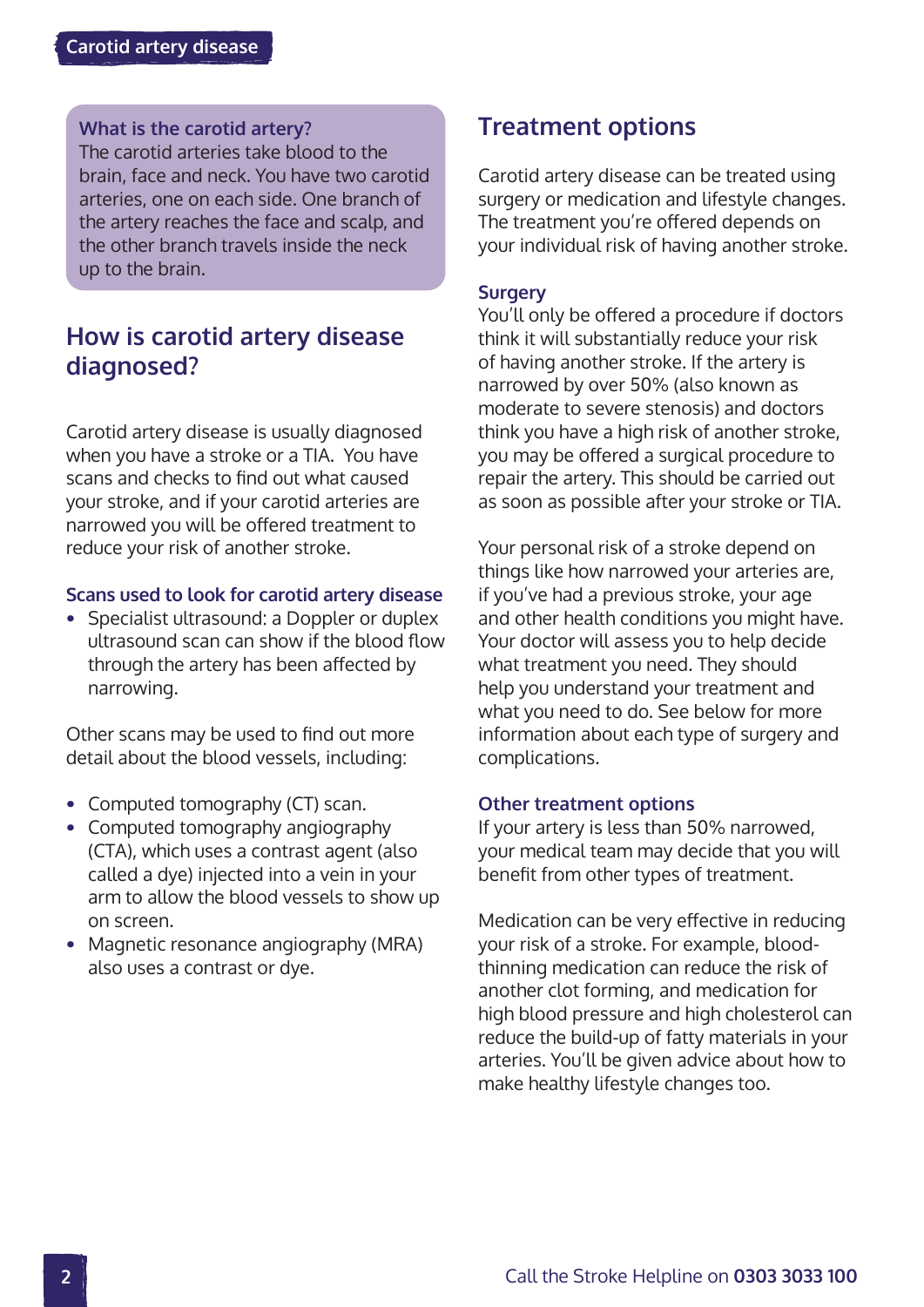# **Surgical procedures for carotid artery disease**

There are two main surgical procedures for carotid artery disease:

- **•** Carotid endarterectomy.
- **•** Carotid artery stenting.

## **Carotid endarterectomy**

Carotid endarterectomy is an operation to remove the inner lining of your artery. It can be done under local or general anaesthetic. The operation takes around one to two hours.

## **What happens in the procedure?**

- **1.** The carotid artery is clamped shut.
- **2.** Sometimes a shunt (small piece of tubing) is used to re-route the blood flow to the brain during the operation.
- **3.** The artery is opened up, and the lining removed along with the fatty deposits.
- **4.** The artery is closed with stitches, or using an artificial patch or graft from another blood vessel.
- **5.** The skin is stitched up, leaving a fine scar of about 7-10cm.

#### **Recovery**

Many people can leave hospital after 48 hours. Your surgeon will give you advice about when you can go back to your usual activities or re-start work. This includes avoiding physical activity or exercise for a few weeks, to allow the wound time to heal.

If both of your carotid arteries need surgery, this is usually done in separate operations.

If you smoke you will be advised to stop smoking before the operation. Smoking reduces the amount of oxygen in your blood and can increase your risk of breathing problems during the procedure or getting a chest infection.

## **Driving**

You can't drive until you have recovered enough to perform an emergency stop safely and look over your shoulder. This can take a few weeks. Always ask your GP for individual advice.

Remember that you can't drive for one month after a stroke or TIA. Depending on the type of stroke you had and the kind of driving licence you hold, this period can be longer. For more information read our guide 'Driving after stroke' or visit **[stroke.org.uk/driving](http://www.stroke.org.uk/driving)**.

#### **What are the risks?**

Like all operations, carotid endarterectomy has some risks attached, including some minor and more serious complications.

Complications are more likely if you are older, a smoker, or have had a recent stroke. You can also be more at risk of complications if you have a blockage in both carotid arteries, and if you have other health conditions such as heart disease and high blood pressure.

#### **Serious complications**

There is about a 2% risk of having a stroke during surgery, due to the chance of a small blood clot developing during the operation and travelling to your brain. The risk may be higher if you have had a stroke before the operation.

The risk of dying is about 1%, usually due to a complication such as a severe stroke or heart attack soon after the operation.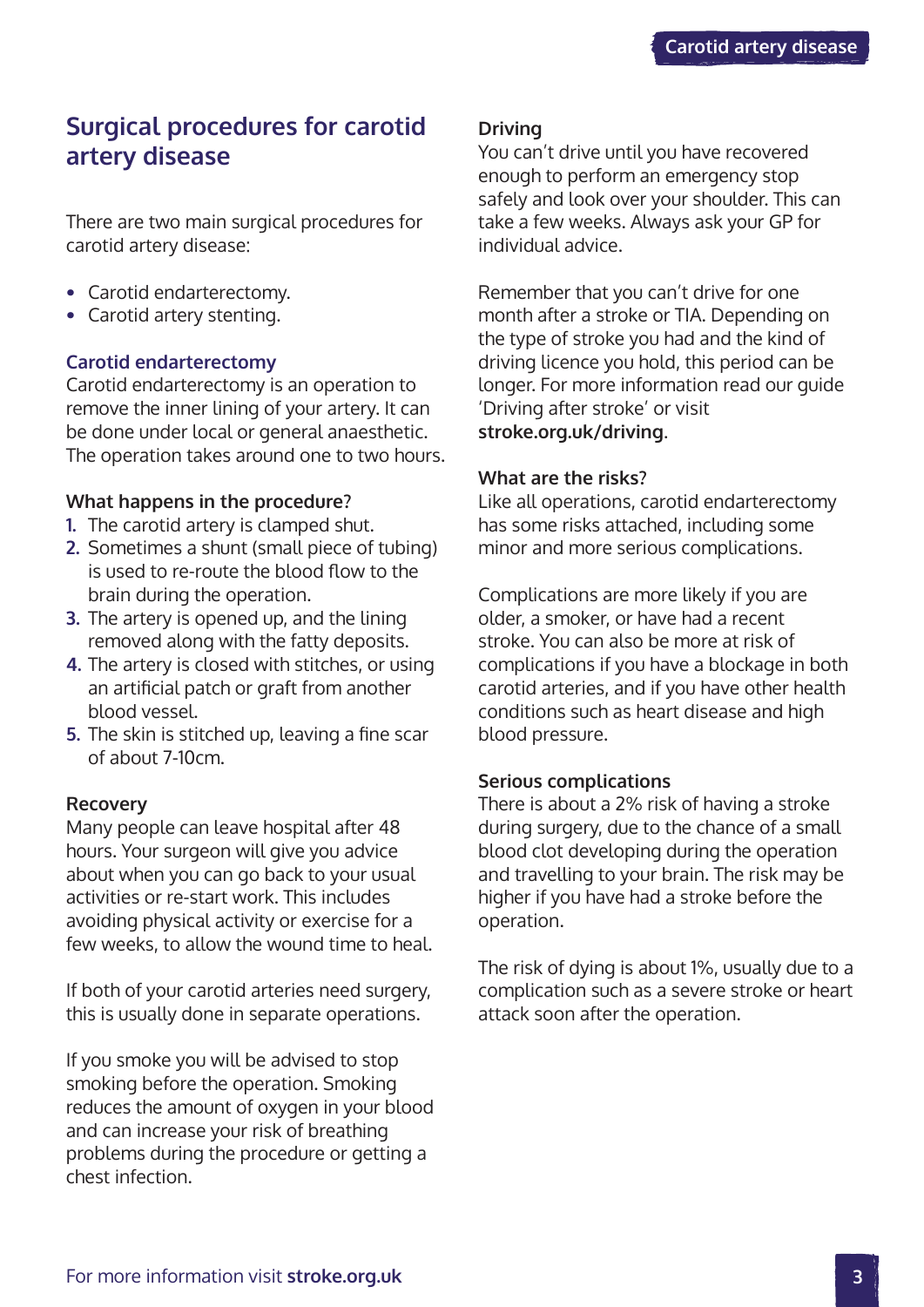## **Other complications**

- **•** Wound infection affects less than 1% of people, and can be treated with antibiotics.
- **•** Bleeding from the site of your wound.
- **•** Nerve injury affects around 4% of people and is usually temporary. This can cause a hoarse voice, weakness, or numbness on one side of your face. These symptoms usually disappear within a month.
- **•** Numbness or slight pain around your wound, which can be treated with painkillers.
- **•** The arteries becoming blocked again. Up to 4% of people will need to have further surgery.

Ask your doctor to help you understand your individual risk, and the benefits of the operation. See 'Understanding your options' below.

## **Carotid artery stent placement (stenting)**

Stenting uses a mesh cylinder to keep the artery open. Unlike endarterectomy, it doesn't involve opening up the neck. It's done under local anaesthetic.

#### **What happens in the procedure?**

- **1.** A thin, flexible tube goes into the artery in your groin, and is passed up the neck.
- **2.** The tube is guided through your arteries using a live X-ray. You're injected with a contrast (also known as dye) so the arteries show up on the screen.
- **3.** When the tube reaches the neck, a tiny balloon is inflated in the carotid artery.
- **4.** The stent (a mesh cylinder) goes into the balloon and keeps the artery open.
- **5.** The balloon is removed, leaving the stent in place.

#### **Recovery**

After the operation you will need to lie flat and still for an hour or so afterwards to prevent bleeding from the artery. Most people can go home the next day.

## **What are the risks?**

As with carotid endarterectomy, complications can occur after stenting. The risk of a stroke or dying due to stenting is slightly higher. It's a less invasive procedure, and is just as effective at reducing strokes in the long term. You will be assessed to help decide which procedure is best for you.

#### **Other complications**

- **•** Bruising where the tube enters your femoral artery.
- **•** Bleeding from this point, which may need to be repaired (affects about 1% of all cases).
- **•** An allergic reaction or kidney problems due to the X-ray contrast dye.
- **•** A blockage or rupture in your carotid artery – this is very rare but may need to be treated with a stent. If this isn't possible, an operation may be needed to repair your artery.

# **Understanding your options**

Your doctor should work with you to help you understand why you need the operation, and what the benefits are. They should also explain the risks, and what to expect afterwards.

To help you understand your options, we've put together a question checklist. You can use it when you're speaking to the hospital doctor or your GP. You may want to write down the answers and discuss them with friends or family.

## **Question checklist: carotid artery disease treatment**

- **1.** What is the success rate for this operation at this hospital?
- **2.** Is endarterectomy or stenting best for me, and why?
- **3.** If I don't have the operation, how likely am I to have a stroke?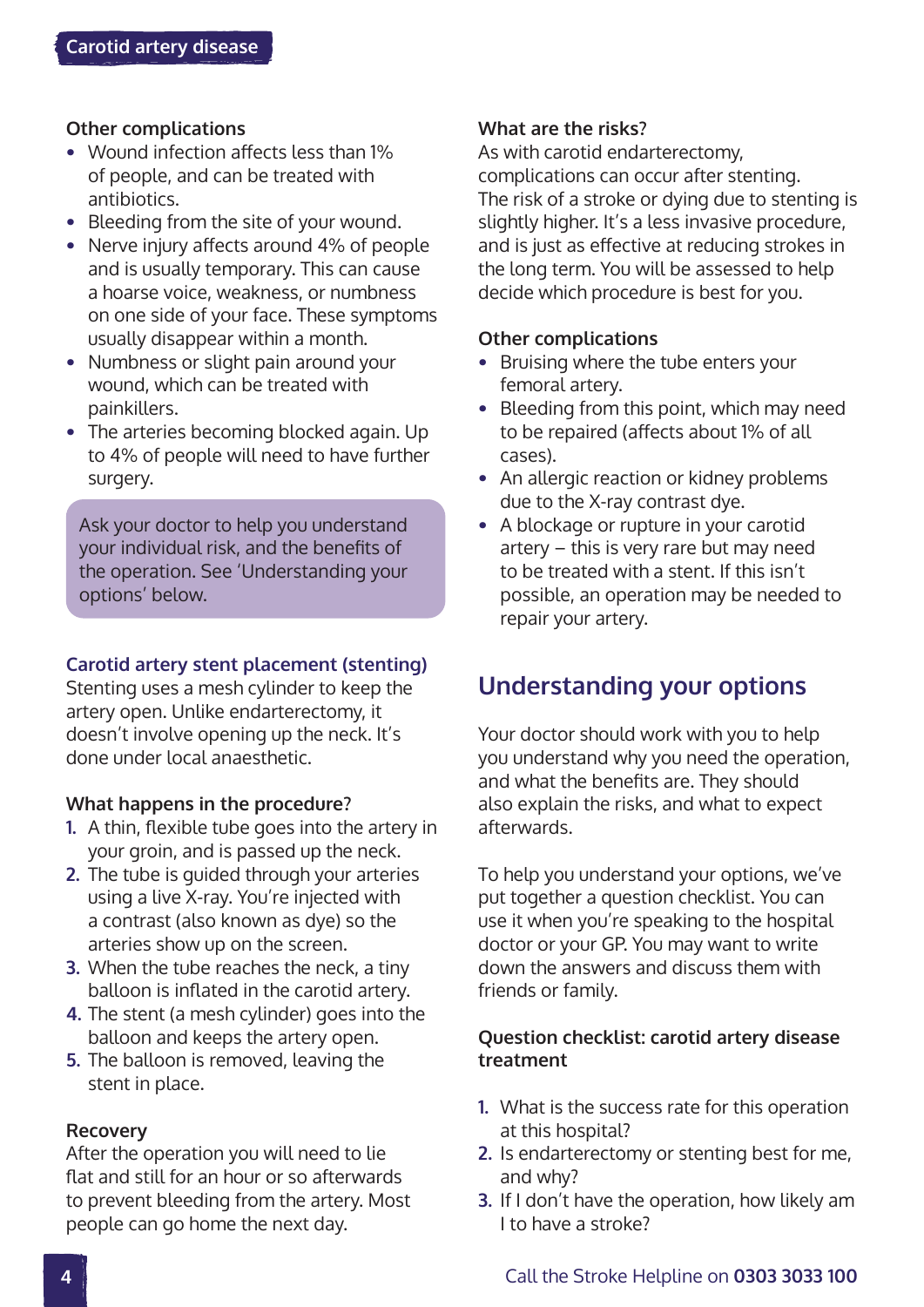- **4.** Am I at an increased risk during this operation because I've had a stroke or TIA?
- **5.** Can I choose to have a local or a general anaesthetic?
- **6.** Is it likely that I will have to have this operation again in the future?
- **7.** Do you have a diagram to help explain the operation?

# **How does carotid artery disease happen?**

Carotid artery disease means the arteries in your neck are clogged up and narrowed. This is known as atherosclerosis.

#### **What is atherosclerosis?**

Over time, fatty materials in the blood can stick to the lining of the artery walls. These fats combine with other materials such as blood cell fragments. This can build up into a thickened area inside the blood vessel. The build-up is known as atheroma, or plaque.

As atheromas form, the blood vessel becomes more and more stiff and narrow. This process is known as atherosclerosis.

#### **Who can get atherosclerosis?**

Our arteries naturally become narrowed as we get older. But some things make it more likely to happen, and there are things you can do to help reduce your risk of a stroke.

#### **Risk factors**

Medical conditions like high blood pressure, diabetes and high cholesterol can cause atherosclerosis. It's also more likely to happen to you if it affects a close family member.

Smoking can cause atherosclerosis. Other risk factors include being overweight, not being very active, and eating food with too much fat and salt.

# **Staying healthy and reducing your risk of a stroke**

Atherosclerosis is a gradual process, but there are some things you can do to help slow it down, and reduce your risk of another stroke.

#### **Health conditions**

Atherosclerosis is often linked to conditions like high blood pressure, high cholesterol and diabetes. By taking any medication you need for these conditions, you may be able to reduce the build-up of atheroma.

After a stroke you will have advice and treatment to control your blood pressure, blood sugar and cholesterol. You can get support with taking medication from your GP or pharmacist.

We have information on all the health conditions linked to stroke online at **[stroke.org.uk/are-you-at-risk](http://www.stroke.org.uk/are-you-at-risk)**.

#### **Healthy lifestyle changes**

After a stroke, you should have advice and support with making any lifestyle changes you need. This can include help with quitting smoking and support for losing weight. Becoming more active and having a healthy diet can also help you stay healthy and reduce your risk of another stroke.

## **Getting started with healthy lifestyle changes**

Your GP can give you the help and advice you need about healthy lifestyle changes. This could include free support services for quitting smoking and local schemes to help you be more active.

Read our guide 'How to reduce your risk of a stroke' or visit **[stroke.org.uk/reduce-my-risk](http://www.stroke.org.uk/reduce-risk)**.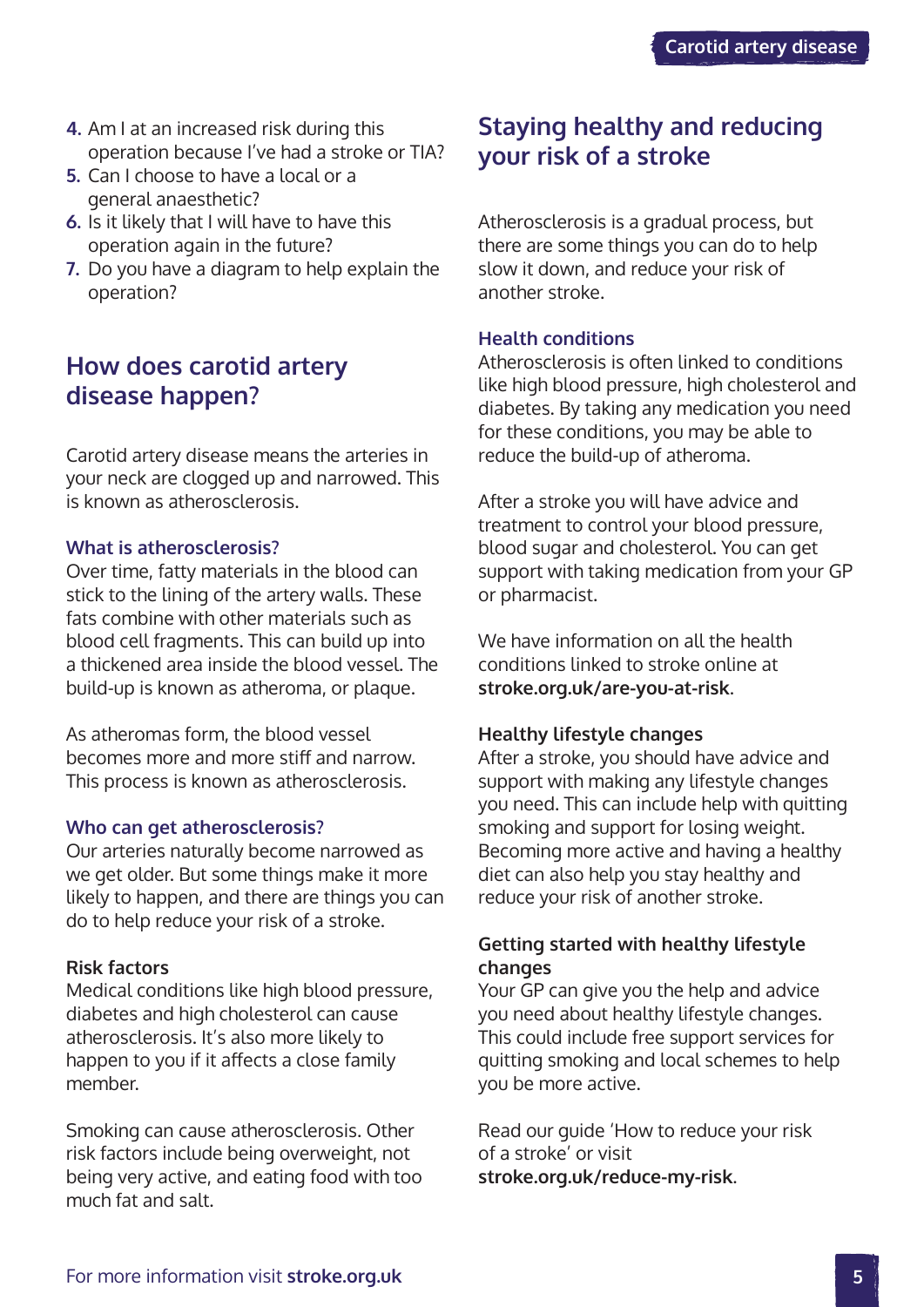# **Where to get help and information**

## **From the Stroke Association**

#### **Talk to us**

Our Stroke Helpline is for anyone affected by a stroke, including family, friends and carers. The Helpline can give you information and support on any aspect of stroke.

Call us on **0303 3033 100**, from a textphone **18001 0303 3033 100** Email **helpline@stroke.org.uk**.

#### **Read our information**

Get detailed information about stroke online at **stroke.org.uk**, or call the Helpline to ask for printed copies.

#### **My Stroke Guide**

The Stroke Association's online tool My Stroke Guide gives you free access to trusted advice, information and support 24/7. My Stroke Guide connects you to our online community, to find out how others manage their recovery.

Log on to **[mystrokeguide.com](http://www.mystrokeguide.com)** today.

# **Other sources of help and information**

#### **Circulation Foundation**

## Website: **[circulationfoundation.org.uk](http://www.circulationfoundation.org.uk)**  Tel: **01543 442 194**

Information on carotid artery disease and treatments. Have details of patient support groups and a UK-wide counselling directory.

## **NHS UK**

Website: **[nhs.uk](http://www.nhs.uk)**  Provides patient health information, including carotid endarterectomy, for people in England, Wales and Northern Ireland.

#### **NHS Inform website (Scotland)**

#### Website: **[nhsinform.co.uk](http://www.nhsinform.co.uk)**

Provides health information for the public in Scotland.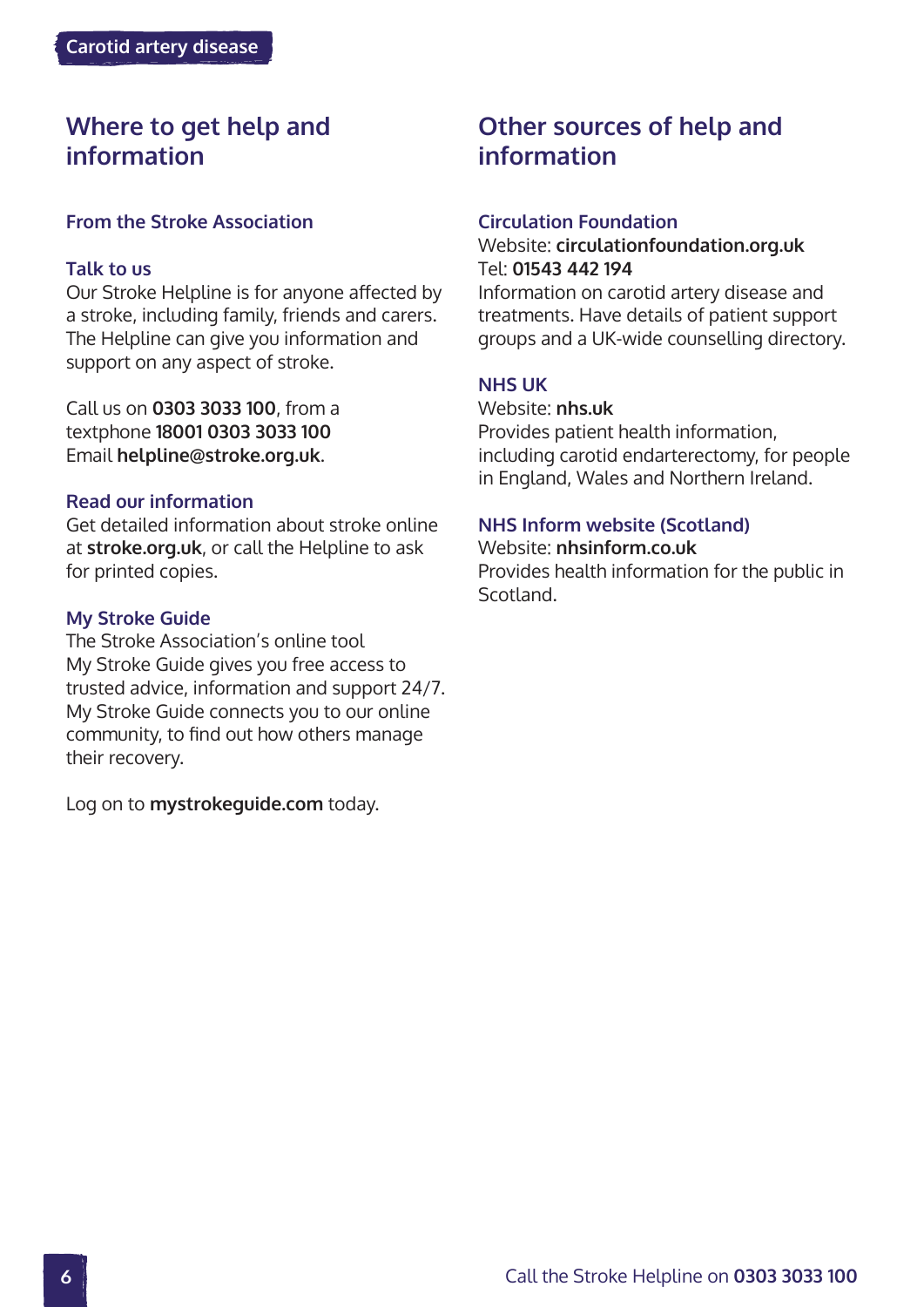# **Your notes**